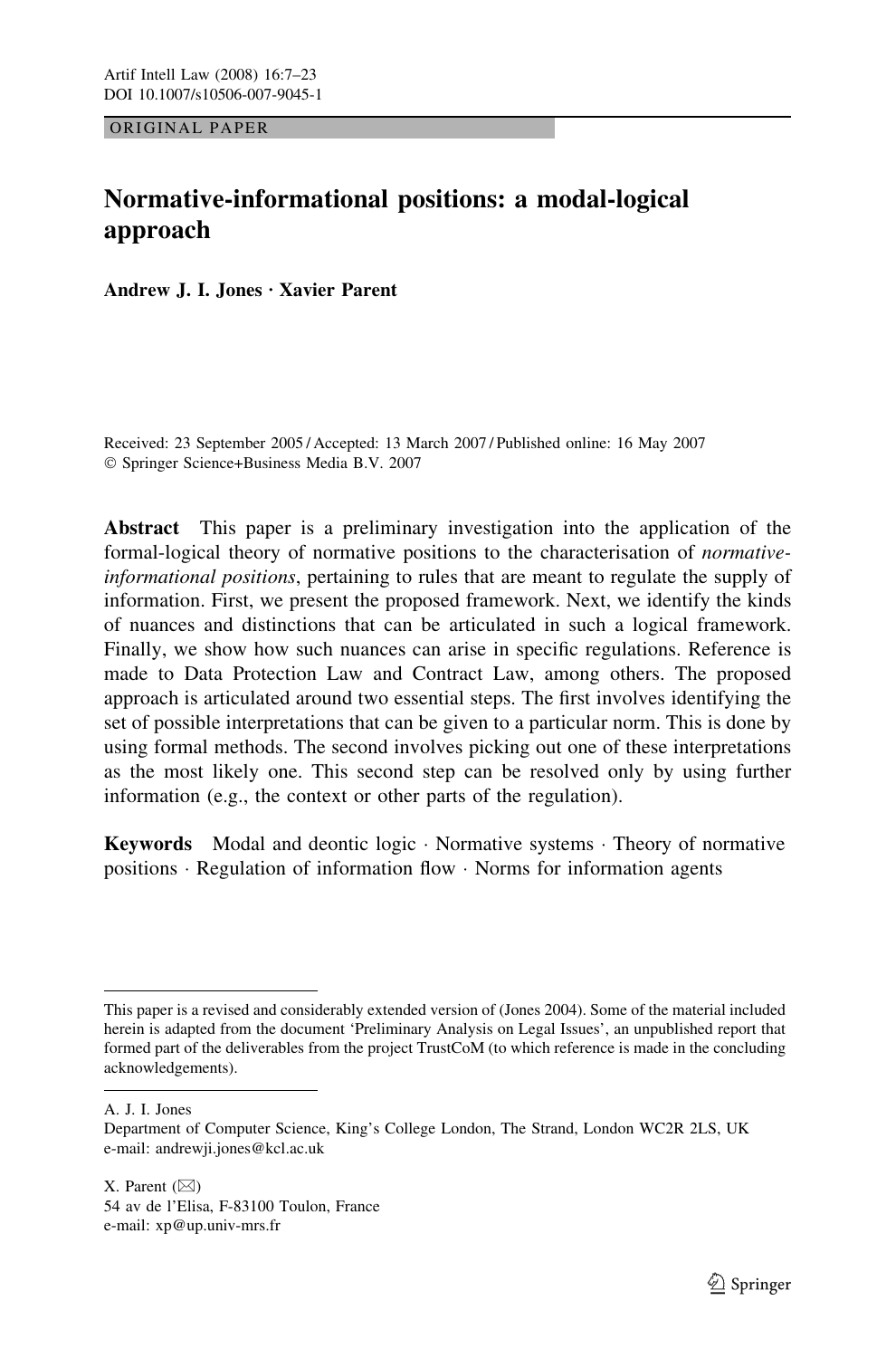#### 1 Introduction

The theory of normative positions has provided a means of generating an exhaustive characterisation of the different types of normative status (permitted, obligatory, forbidden, and so on) that may be assigned to a given state of affairs. In the tradition of Kanger, (Kanger and Kanger [1966;](#page-16-0) Kanger [1972;](#page-15-0) Lindahl [1977;](#page-16-0) Jones and Sergot [1992\)](#page-15-0) the focus has usually been on the normative status of states of affairs of type 'agent j brings it about that A'; for instance, the class of normative one-agent act positions generated by the method described in (Jones and Sergot [1992](#page-15-0)) consists of the following seven positions:

$$
OEjA
$$
 (E1)

$$
OE_j \neg A \tag{E2}
$$

$$
O(\neg E_j A \land \neg E_j \neg A) \tag{E3}
$$

$$
PE_j A \wedge PE_j \neg A \wedge P(\neg E_j A \wedge \neg E_j \neg A)
$$
 (E4)

$$
PE_j A \wedge PE_j \neg A \wedge O(E_j A \vee E_j \neg A)
$$
 (E5)

$$
PE_j A \wedge \neg PE_j \neg A \wedge P(\neg E_j A \wedge \neg E_j \neg A)
$$
 (E6)

$$
\neg PE_j A \land PE_j \neg A \land P(\neg E_j A \land \neg E_j \neg A)
$$
 (E7)

There, Standard Deontic Logic (SDL)—a modal system of type KD in the classification proposed by (Chellas [1980\)](#page-15-0)—is adopted for the logic of the obligation operator 'O', and the permission operator'P' is the dual of 'O'; and a modal system of type  $ET^1$  is used for the relativised action modality ' $E_i$ '. Given these choices for the deontic and action modalities, the method yields the result that there are precisely these seven mutually exclusive normative positions for one agent vis-à-vis the state of affairs described by 'A'. So either (E1), the agent is obliged to see to it that A, or (E2) he is obliged to see to it that  $\neg A$ , or (E3) he is obliged to remain passive with respect to A, or ... and so on.

The present article starts from the assumption that it might also be of interest to investigate the normative status of another sort of state of affairs—of a type quite different from those represented by act descriptions—pertaining to the informa*tional* state of a given agent.<sup>2</sup> By this is meant the state of affairs that an agent j is (or is not) informed that A, or is (or is not) informed that  $\neg A$ . Consider, for instance, the situation of an individual  $j$  in relation to some government agency  $k$  that has responsibility for controlling the flow of information concerning A. What is the class of possible normative positions for  $k$  (concerning the information  $j$  is permitted, forbidden, required, etc. to have about  $A$ )? Or consider the situation of individual  $k$ in relation to some authority  $j$  (say, a court of Law), where  $k$  has certain obligations to supply information to  $j$ , or is permitted to withold information from  $k$ . In both of these contexts, among others, it would be useful to have at our disposal an

<sup>&</sup>lt;sup>1</sup> This means, essentially, that the action modality is closed under logical equivalence, and satisfies the T. schema, the 'success condition':  $E_iA \rightarrow A$ .

<sup>&</sup>lt;sup>2</sup> In sect. 6.2, below, we indicate that there are nevertheless some contexts in which it would be appropriate to reintroduce the notion of agency.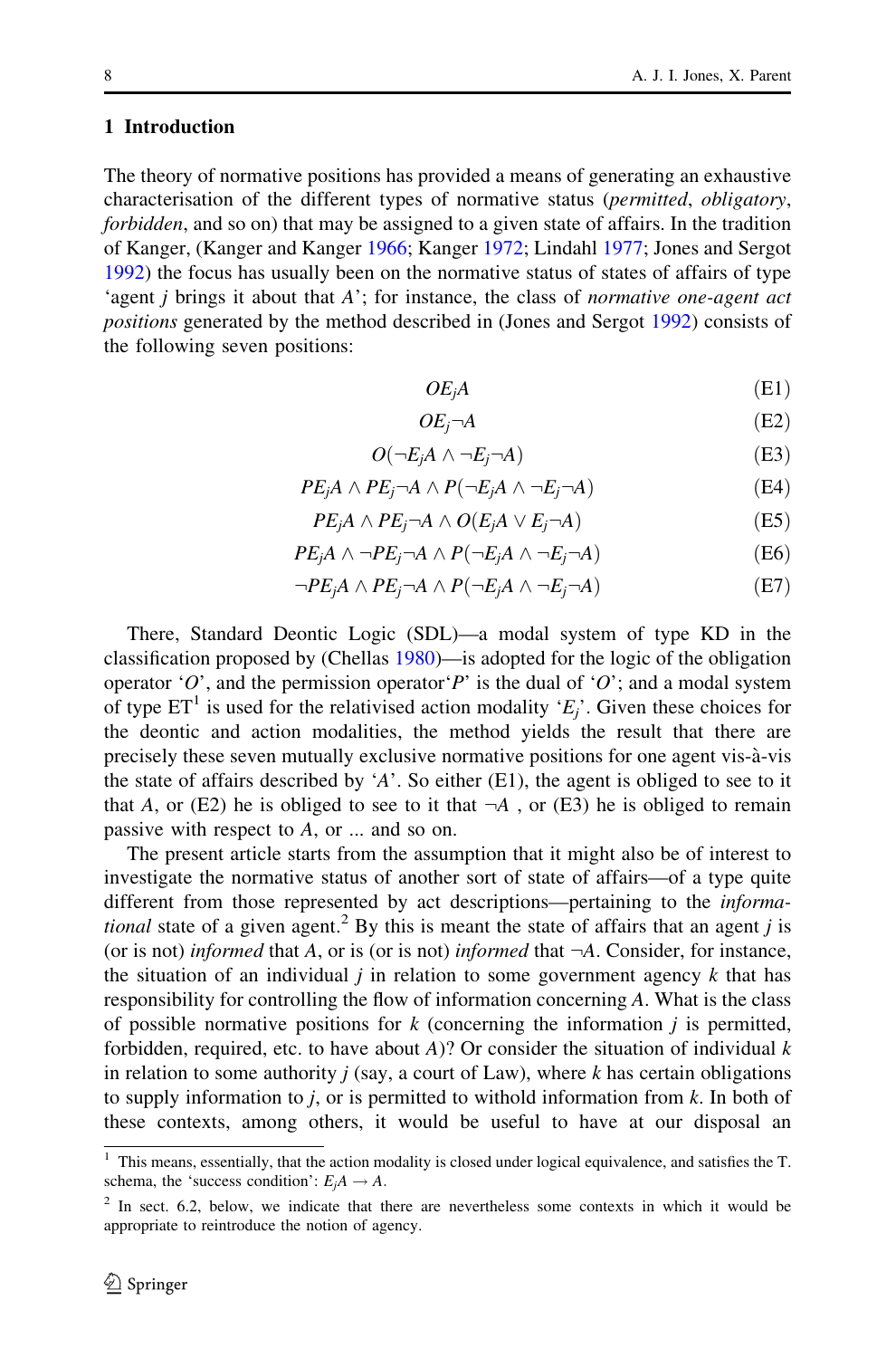exhaustive characterisation of the class of possible normative-informational positions, as they will here be called.

Furthermore, since the original aim of the theory of normative positions, as proposed by Kanger and others, was to provide a formal-logical framework for the articulation of Hohfeldian rights-relations, it seems natural to suppose that the development of an account of normative-informational positions, along the lines indicated above, might also provide a platform for the systematic investigation of such rights as the right to silence, the right to know and the right to conceal information. However, the potential application domain for a theory of this kind would seem not to be confined to legal analysis, but might also contribute to the formal specification of the normative status of electronic information agents, whose tasks may include the acquisition of information, and the monitoring of information flow, among others.

Rules use ordinary language. They are often ambiguous, and convey many shades of meaning. It is here our contention that the theory of normativeinformational positions can be used as a guide in attempting to determine the appropriate logical form to be assigned to a particular norm. The proposed approach is articulated around two essential steps. The first involves identifying the set of possible interpretations that can be given to a particular norm. This is done by using formal methods. The second involves picking out one of these interpretations as the most likely one. This second step can be resolved only by using further information (e.g., the context or other parts of the regulation).

This paper is organised as follows. In sects. 2–4, we present the proposed framework. In sect. 5 we show how it can be applied to the analysis of specific regulations. Reference is made to Data Protection Law and Contract Law, among others. Section 6 identifies some further refinements to the formal language that we plan to incorporate to increase expressive power. We choose here to proceed step by step. Simple structures convey very basic distinctions and insights, but might be gross oversimplifications. Complex structures may come closer to the contours of discourse, but can be extremely cumbersome to handle, with insights disappearing in a mass of details. It would not seem advisable to try to cover all complicating factors at once, but rather to get an initial appreciation of them a few at a time, only subsequently putting them together and investigating their interactions. Therefore, our policy in this preliminary study is to start with the simplest possible syntactic apparatus, reserving more complex machinery until the exact limits of the more Spartan one are clear—and only in so far as it is confirmed that its essential ideas are indeed ''on the right track''.

## 2 A modality for 'informational state'

In (Jones and Parent [2004;](#page-15-0) Jones and Parent [2007](#page-15-0)) modal-logical characterisations are given of the (forms of) conventions that constitute various key types of signalling acts: asserting, commanding, requesting,promising, ... among others. These characterisations employ several modalities, among them an ideality/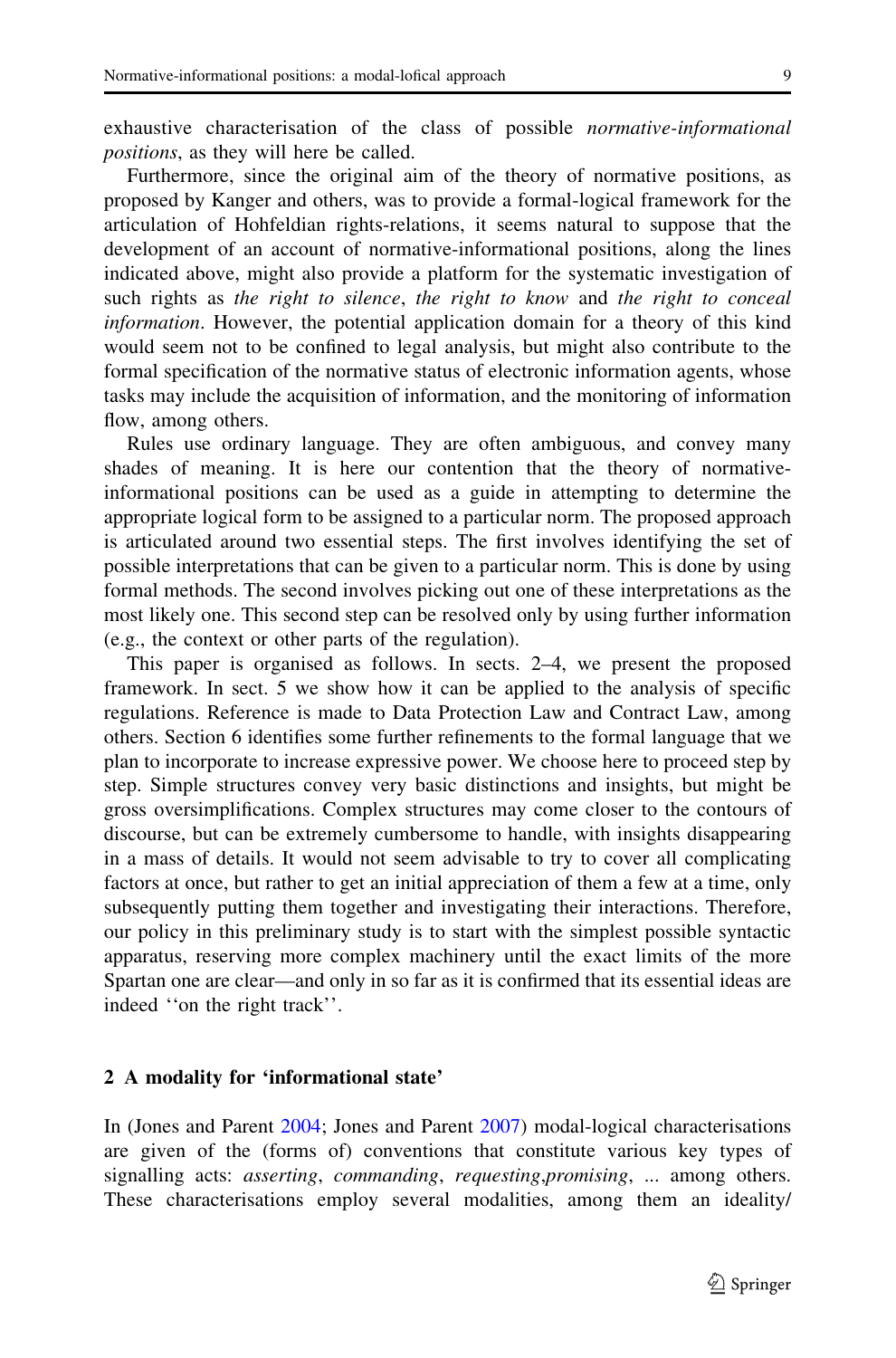optimality modality,  $\{I_s^{\star}, \}$  used to represent those states of affairs that would obtain if a conventional signalling system were in an optimal state, relative to its function of facilitating the transmission of reliable information. For instance, if—according to the conventions constituting signalling system s—the hoisting on board a ship of a particular sequence of coloured flags counts as an assertion that the ship is carrying explosives, then—when on a particular occasion those flags are hoisted the signalling system s would be in an optimal/ideal state, relative to its function of facilitating the transmission of reliable information, only if it were then indeed the case that the ship was carrying explosives. An observer, or audience, j, who is familiar with the conventions governing s and who witnesses the hoisting of this sequence of flags, will understand the meaning of the signal in the sense that he is aware of what would now be the case, were the signaller to be telling the truth. So j's informational state, following his observation of the flag-raising, is represented—on this approach—by a belief whose content takes the form  $\overrightarrow{I_s}A$ , where 'A' describes the state of affairs that the ship is carrying explosives. *j's* understanding the meaning of the signal amounts to his being aware that, were the signalling system  $s$  in an optimal state relative to its function of facilitating the transmission of reliable information, 'A' would now be true. (Of course, if  $j$  also believes that the signaller is reliable,  $j$  will move on from the belief whose content is ' $I_s^{\star}A$ ' to the belief that A.) The modality ' $I_s^{\star}$ ' was assigned the logic of the smallest normal modal system K. Closure under logical consequence would seem to be a natural assumption for this operator, given the intended interpretation. (For if signalling system  $s$  would be in an optimal state only if 'A' were true, then it could be in an optimal state only if the logical consequences of 'A' were also true.) Obviously, the T. schema

$$
I_s^{\star} A \to A \tag{T.I_s^{\star}}
$$

does not accord with the intended interpretation. What of the D. schema

$$
I_s^{\bigstar} A \to \neg I_s^{\bigstar} \neg A \tag{D.I_s^{\bigstar}}
$$

which is of course equivalent to

$$
\neg (I_s^{\bigstar} A \wedge I_s^{\bigstar} \neg A) \quad ?
$$

Well, the validity of  $(D.I^{\star}_{s})$  would not be acceptable, for the simple reason that it would rule out the possibility of making inconsistent assertions. (It would be perfectly possible, for instance, in many circumstances, for one or more signallers to raise the flag sequence that means (according to  $s$ ) that the ship is carrying explosives, *and* to raise the flag sequence that means (according to s) that the ship is not carrying explosives.)

<sup>&</sup>lt;sup>3</sup> The  $\cdot$   $\star$   $\cdot$  in the notation had no particular significance. It was introduced in the multi-modal language described in (Jones and Parent [2007\)](#page-15-0) merely to distinguish this particular notion of ideality from an evaluative normative modality,  $T$ , that also figured in the same language.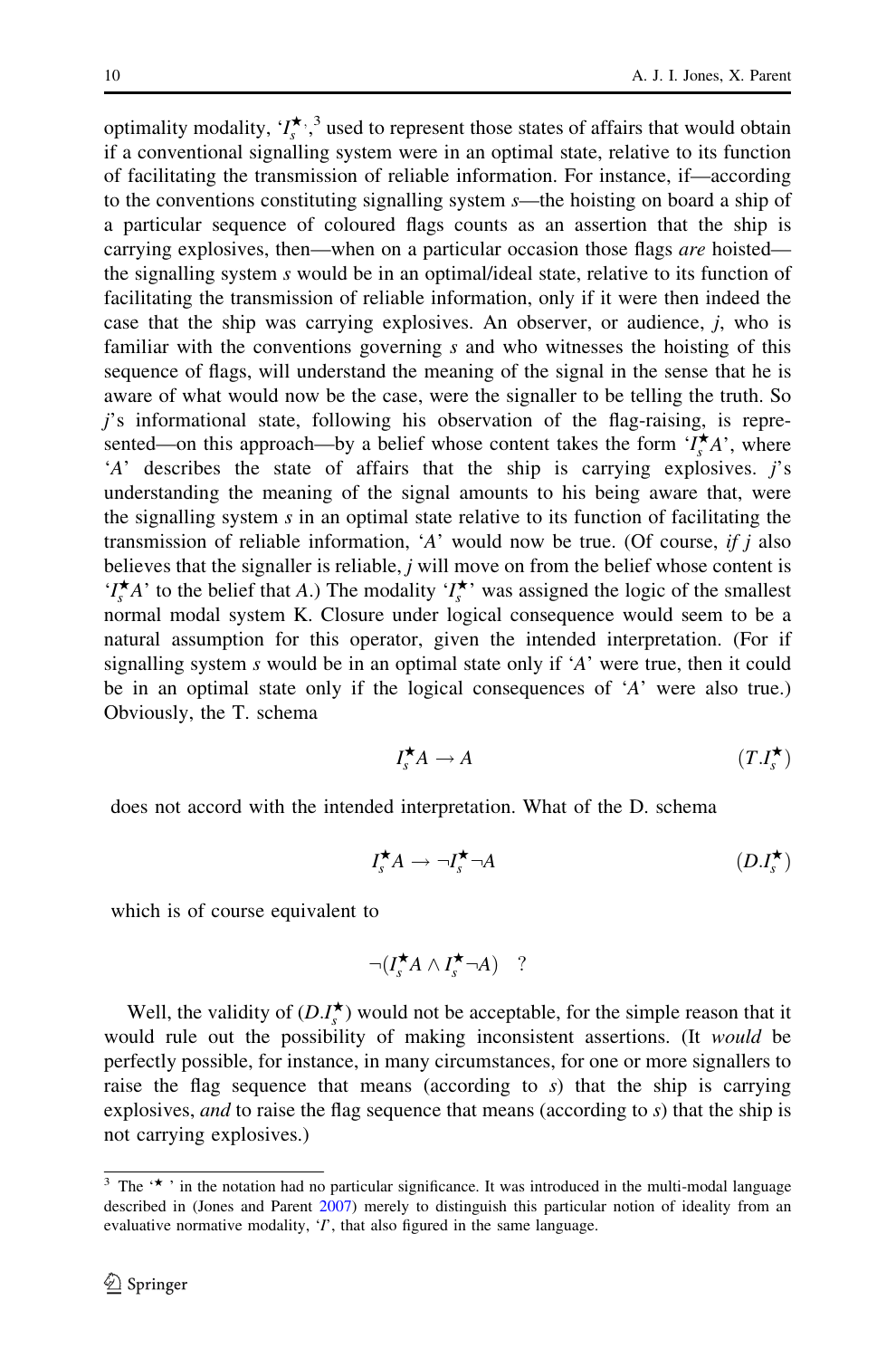For the purposes of the present investigation into normative-informational positions, an operator similar in interpretation to  $\mathcal{I}_{s}^{\star}$  will be adopted, and will be denoted by ' $I_i$ ', where j is any agent. Expressions of the form ' $I_i$ A' will be understood to mean 'were the information supplied to  $j$  to be true, then 'A' would be the case', or 'according to the information supplied to  $j$ , 'A' is the case'. The simpler, and perhaps less accurate, readings  $\dot{y}$  is told that A' and  $\dot{y}$  is informed that A' may also be used, for ease of expression. For reasons parallel to those mentioned for the ' $I_s^{\star}$ ' operator, ' $I_j$ ' will also be assigned the logic of a (relativised) normal modal operator of type K. In what follows, relativised versions of the obligation and permission modalities of Standard Deontic Logic (SDL), which is a normal modal system of type KD, will be employed to represent the normative component of the positions to be investigated. Expressions of the forms ' $O_k A$ ' and ' $P_k A$ ' will be read 'it is obligatory for  $k$  that  $A$ ' and 'it is permitted for  $k$  that  $A$ ', respectively. Thus the agent  $k$  is understood to be the bearer of the obligation/permission.<sup>4</sup> The problems associated with SDL are well documented in the literature. However, its adoption for the purposes of the present enquiry is defensible on grounds described in (Jones [2004\)](#page-15-0). (But see below, sect. 6.3, for an indication of how our methods might be extended to accommodate *conditional* normative expressions.)

#### 3 Generating normative-informational positions

Given that the modality  $I_i$  is assigned the logic of a (relativised) normal modality of type K, there are precisely 4 *informational positions* for  $j$  vis- $a$ -vis the state of affairs described by 'A'. These are:

$$
I_j A \wedge \neg I_j \neg A \tag{I1}
$$

$$
I_j \neg A \land \neg I_j A \tag{I2}
$$

$$
\neg I_j A \land \neg I_j \neg A \tag{I3}
$$

$$
I_j A \wedge I_j \neg A \tag{I4}
$$

It will be useful to introduce some phrases to refer to these positions:

- In (I1), *j* is told *straight truth/straight lie*, depending on whether 'A' is/is not the case.
- In (I2), *i* is told *straight truth/straight lie*, depending on whether  $-\lambda$  is/is not the case.
- In (I3), *j* is told neither 'A' nor ' $\neg$ A', and in this sense (I3) represents the *silence* position
- In (I4), j is told both 'A' and ' $\neg$ A', and in this sense (I4) represents the conflicting information position.

<sup>&</sup>lt;sup>4</sup> An expression of the form ' $O_kA$ ' is implied by, but does not imply, one of the form ' $OE_kA$ '. See also sect. 6.2, below.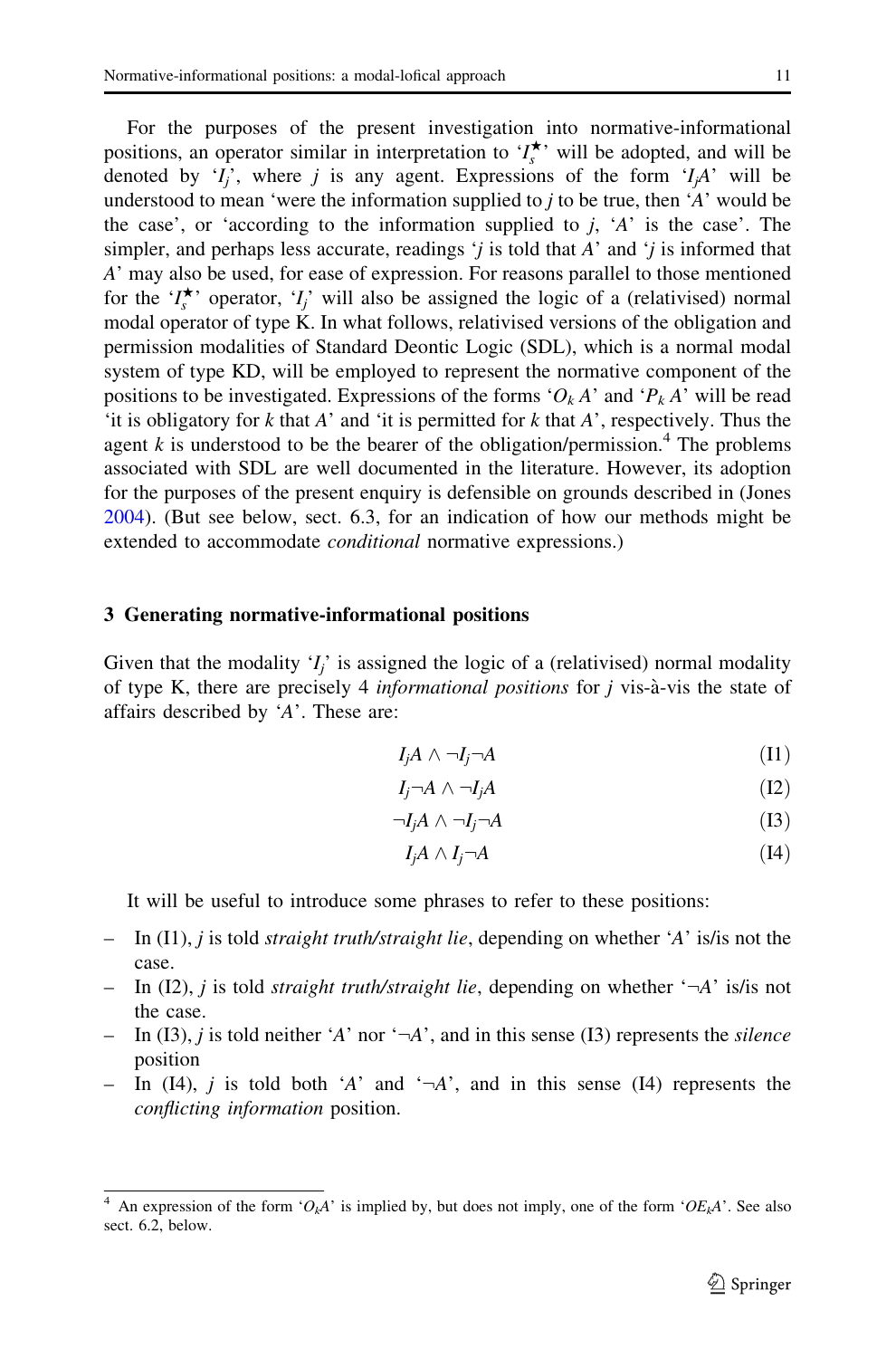In order to apply to  $(11)$ – $(14)$  the method for generating normative positions described in (Jones and Sergot [1992](#page-15-0)), enclose each of (I1)–(I4) in parentheses, then prefix each with ' $O_k$ ' and ' $O_k \rightarrow '$ , respectively, to form 8 obligation expressions. Then prefix each of those 8 expressions with the negation sign, and display the resulting 16 expressions as a list of 8 tautologies:

$$
O_k(I_jA \wedge \neg I_j \neg A) \vee \neg O_k(I_jA \wedge \neg I_j \neg A)
$$
\n
$$
(1)
$$

$$
O_k(I_j \neg A \wedge \neg I_j A) \vee \neg O_k(I_j \neg A \wedge \neg I_j A)
$$
\n
$$
(2)
$$

$$
O_k(\neg I_j A \land \neg I_j \neg A) \lor \neg O_k(\neg I_j A \land \neg I_j \neg A)
$$
\n(3)

$$
O_k(I_jA \wedge I_j \neg A) \vee \neg O_k(I_jA \wedge I_j \neg A)
$$
\n
$$
(4)
$$

$$
O_k \neg (I_j A \land \neg I_j \neg A) \lor \neg O_k \neg (\neg I_j A \land \neg I_j \neg A)
$$
\n
$$
(5)
$$

$$
O_k \neg (I_j \neg A \land \neg I_j A) \lor \neg O_k \neg (I_j \neg A \land \neg I_j A)
$$
\n
$$
(6)
$$

$$
O_k \neg (\neg I_j A \land \neg I_j \neg A) \lor \neg O_k \neg (\neg I_j A \land \neg I_j \neg A)
$$
\n
$$
(7)
$$

$$
O_k \neg (I_j A \land I_j \neg A) \lor \neg O_k \neg (I_j A \land I_j \neg A)
$$
\n(8)

There are  $2^8 = 256$  ways of selecting just one of the disjuncts from each of the disjunctions (1)–(8). That is, 256 distinct conjunctions, each of 8 conjuncts, may be generated from (1)–(8). It turns out that, of these 256 conjunctions, just 15 are logically consistent, given the logics selected for the component modalities. Each of these 15 may be simplified, to remove redundant conjuncts (i.e., conjuncts that are themselves logically implied by some other conjunct in the same conjunction). The result may be exhibited as (N1)–(N15), below:

$$
O_k(I_jA \wedge \neg I_j \neg A) \tag{N1}
$$

$$
O_k(I_j \neg A \wedge \neg I_j A) \tag{N2}
$$

$$
O_k(\neg I_j A \land \neg I_j \neg A) \tag{N3}
$$

$$
O_k(\neg I_j A \lor \neg I_j \neg A) \land P_k(\neg I_j A \land \neg I_j \neg A) \land P_k(\neg I_j A \land I_j \neg A) \land P_k(I_j A \land \neg I_j \neg A)
$$
 (N4)

$$
O_k(I_j A \leftrightarrow \neg I_j \neg A) \land P_k(I_j A \land \neg I_j \neg A) \land P_k(I_j \neg A \land \neg I_j A)
$$
 (N5)

$$
\neg P_k I_j \neg A \land P_k (\neg I_j \neg A \land I_j A) \land P_k (\neg I_j \neg A \land \neg I_j A)
$$
 (N6)

$$
\neg P_k I_j A \wedge P_k (\neg I_j A \wedge I_j \neg A) \wedge P_k (\neg I_j A \wedge \neg I_j \neg A)
$$
 (N7)

$$
O_k(I_j A \wedge I_j \neg A) \tag{N8}
$$

$$
O_k I_j A \wedge P_k (I_j A \wedge I_j \neg A) \wedge P_k (I_j A \wedge \neg I_j \neg A)
$$
 (N9)

$$
O_k I_j \neg A \land P_k (I_j A \land I_j \neg A) \land P_k (I_j \neg A \land \neg I_j A)
$$
 (N10)

$$
\neg P_k(I_jA \wedge \neg I_j \neg A) \wedge P_k(I_j \neg A \wedge \neg I_jA) \wedge P_k(\neg I_jA \wedge \neg I_j \neg A) \wedge P_k(I_jA \wedge I_j \neg A)
$$
 (N11)

$$
\neg P_k(I_j \neg A \wedge \neg I_j A) \wedge P_k(I_j A \wedge \neg I_j \neg A) \wedge P_k(I_j A \wedge I_j \neg A) \wedge P_k(\neg I_j A \wedge \neg I_j \neg A)
$$
 (N12)

$$
\neg P_k(\neg I_j A \land \neg I_j \neg A) \land P_k(I_j A \land I_j \neg A) \land P_k(I_j A \land \neg I_j \neg A) \land P_k(I_j \neg A \land \neg I_j A)
$$
 (N13)

$$
O_k(I_j A \leftrightarrow I_j \neg A) \land P_k(I_j A \land I_j \neg A) \land P_k(\neg I_j A \land \neg I_j \neg A)
$$
 (N14)

$$
P_k(I_jA \wedge I_j \neg A) \wedge P_k(I_jA \wedge \neg I_j \neg A) \wedge P_k(I_j \neg A \wedge \neg I_jA) \wedge P_k(\neg I_jA \wedge \neg I_j \neg A)
$$
 (N15)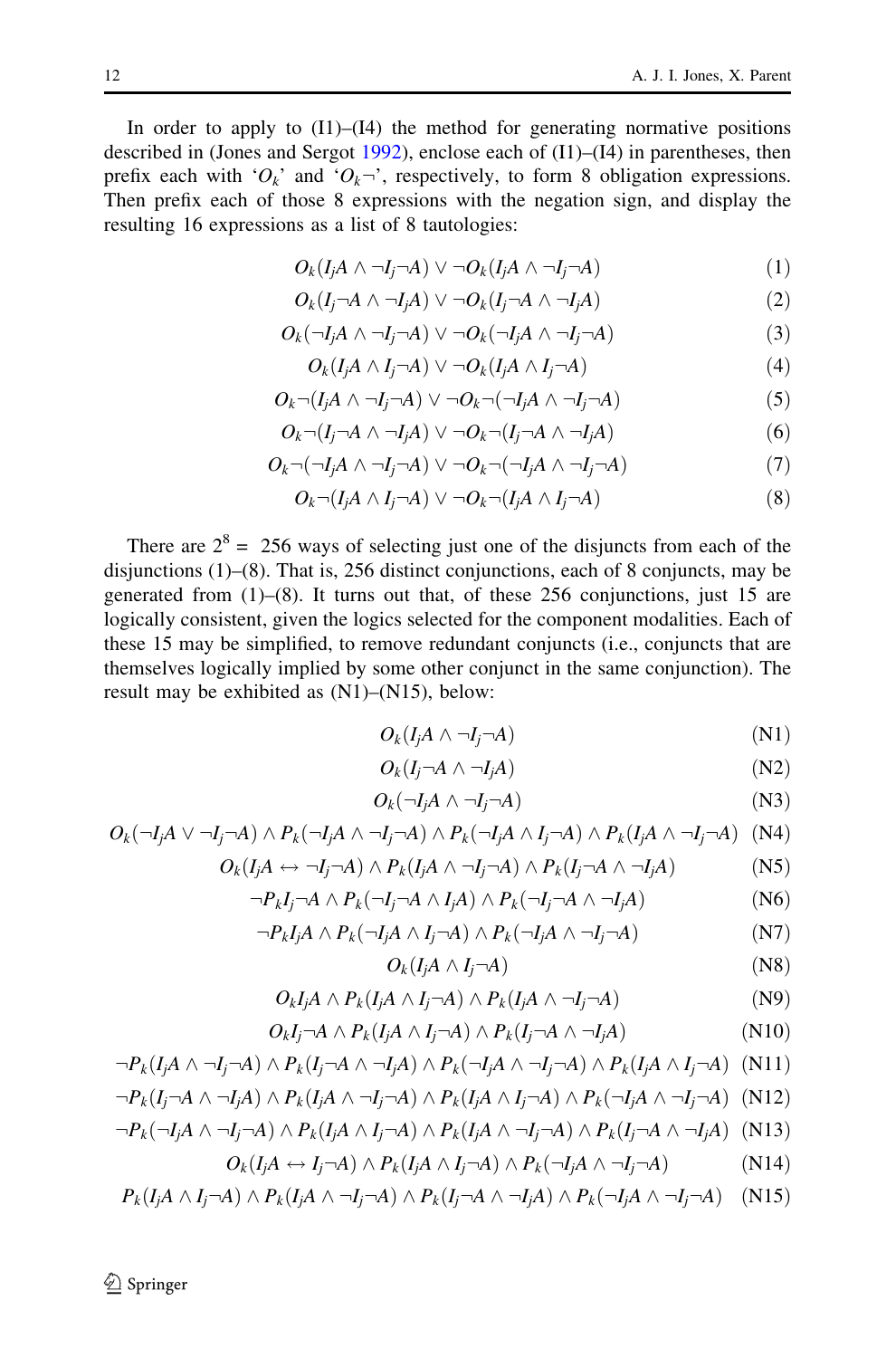## 4 Describing the positions

For the purpose of discussing  $(N1)$ – $(N15)$ , it is convenient first to split the group into two sub-groups, consisting of (N1)–(N7) and (N8)–(N15), respectively. Each of  $(N1)$ – $(N7)$  implies that the *conflicting information* position (vis-à-vis j) is not permitted for k. That is, each of  $(N1)$ – $(N7)$  is incompatible with the truth of  ${}^{t}P_{k}(I_{i}A \wedge I_{i}A)^{t}$ . By contrast, each of (N8)–(N15) implies that the *conflicting* information position (vis-à-vis j) is permitted for  $k$ .

Note the correspondence between  $(N1)$ – $(N7)$  and  $(E1)$ – $(E7)$ ,  $(N1)$ – $(E1)$ ,  $(N2)$ – (E2),..., and so on). The formal differences between each pair arise from the fact that the logic of the ' $E_i$ ' modality contains the T. schema, which in turn implies the D. schema:

$$
E_j A \to \neg E_j \neg A
$$

In other words, if the logic of the  $Y_i$  modality had contained the D. schema, then each of (N1)–(N7) would have been reducible to forms that correspond exactly to those of (E1)–(E7), with (of course) '*I<sub>i</sub>*' replacing '*E<sub>i</sub>*' throughout, and ' $O_k$ '/' $P_k$ ' replacing ' $O'/P$ ' throughout, and some re-arrangement of the order of the conjuncts.

Suppose now that 'A' is true. Then the positions  $(N1)$ – $(N7)$  may be described as follows:

- $(N1)$  It is obligatory for k that j is told the *straight truth*.
- $(N2)$  It is obligatory for k that j is told a *straight lie*.
- $(N3)$  It is obligatory for k that the *silence position* obtains.
- $(N4)$  The *conflicting information position* is forbidden for k, but the *silence* position, the straight lie position and the straight truth position are each permitted for k.
- (N5) The *conflicting information position* and the *silence position* are both forbidden for  $k$ , but the *straight truth* and *straight lie positions* are both permitted for k.
- (N6) It is not permitted for k that j is told a lie, but the *straight truth* and *silence* positions are both permitted for k.
- $(N7)$  It is not permitted for k that j is told the truth, but the *straight lie* and *silence* positions are both permitted for k.

If, on the other hand, it is ' $\neg A$ ' rather than 'A' that is true, then (N1) and (N2) swap descriptions, (N6) and (N7) swap descriptions, and the descriptions of each of (N3), (N4) and (N5) remain unchanged.

It is the presence of (I4) in the list of informational positions that gives rise to the normative-informational positions (N8)–(N15). (Clearly, there is no counterpart to  $(N8)$ – $(N15)$  in the class of *normative one-agent act positions* just because the action counterpart to (I4) is a logical contradiction.)

Supposing, first, again, that 'A' is true, then the following descriptions may be proposed for (N8)–(N15):

 $(N8)$  It is obligatory for k that the *conflicting information position* obtains.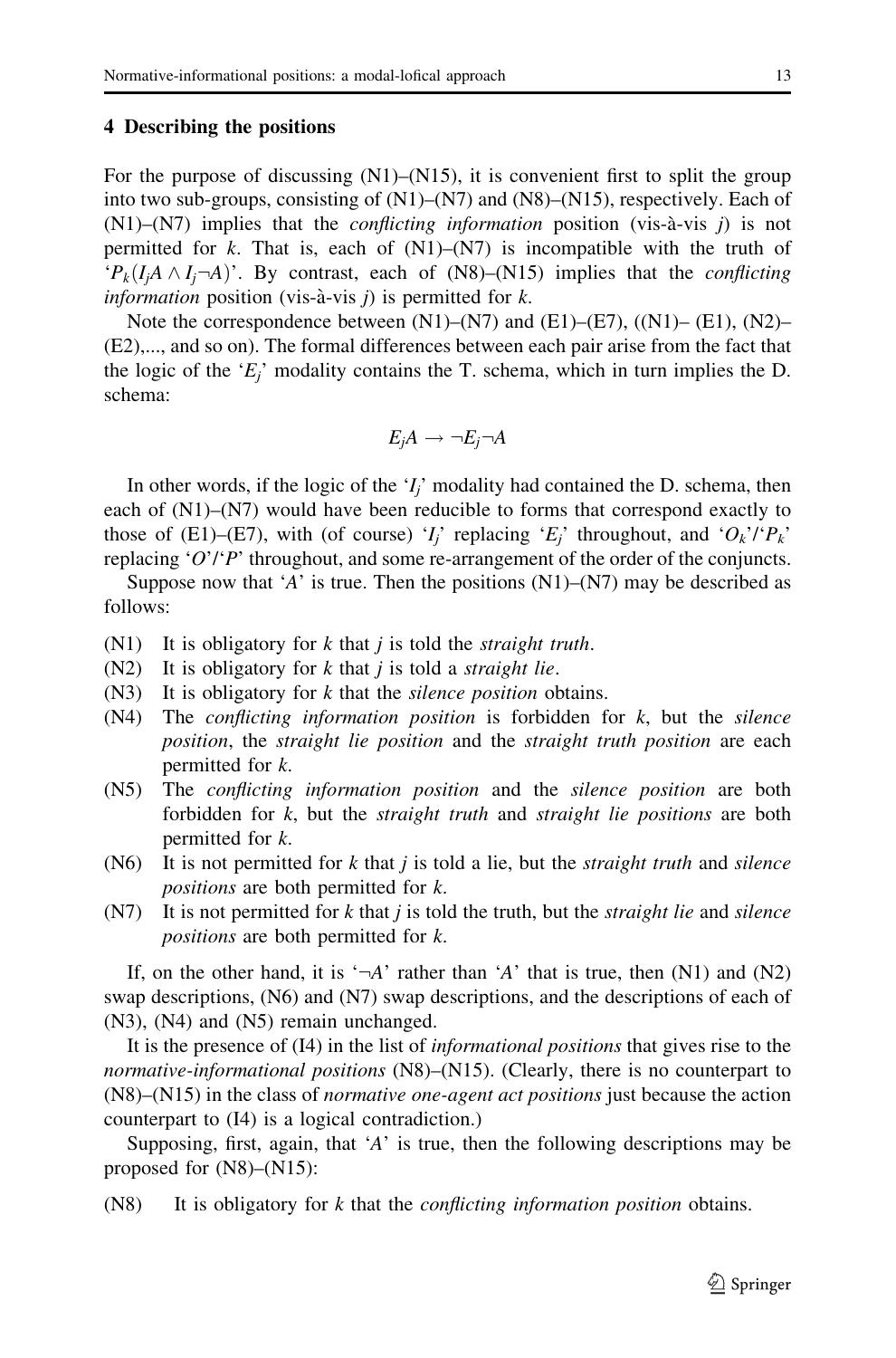- $(N9)$  It is obligatory for k that j is told the truth; the *straight truth position* is permitted for k, but so is the conflicting information position.
- $(N10)$  It is obligatory for k that j is told a lie; the *straight lie position* is permitted for  $k$ , but so is the *conflicting information position*.
- (N11) The *straight truth position* is forbidden (= not permitted) for  $k$ , but the straight lie position, the silence position and the conflicting information position are each permitted for k.
- $(N12)$  The *straight lie position* is forbidden for k, but the *straight truth position*, the silence position and the conflicting information position are each permitted for k.
- $(N13)$  The *silence position* is forbidden for k, but the *conflicting information* position, the straight truth position, the straight lie position are each permitted for k.
- $(N14)$  The *straight truth* and *straight lie* positions are both forbidden for k, but the conflicting information position and the silence position are both permitted for k.
- (N15) The conflicting information position, the straight truth position, the straight lie position and the silence position are each permitted for k.

If, on the other hand, it is ' $\neg A$ ' rather than 'A' that is true, then (N9) and (N10) swap descriptions, and (N11) and (N12) swap descriptions, but the descriptions of each of (N8), (N13), (N14) and (N15) remain unchanged.

## 5 Application of the theory

Given the choice of logics for the modalities, the generation method shows that for any agents k (norm-bearer) and j (informee), and for any state of affairs  $A$ <sup>-</sup> precisely one of the set of 15 normative-informational positions holds. So the set may be used as a tool in the analysis of normative-informational concepts, such as the permission to be silent, and the permission to be correctly informed.

As indicated in the introductory section (§ 1) above, we take a two-step approach to those kinds of conceptual analyses. We illustrate this procedure with various examples. In subsection 5.1 , we try out the method in two simple cases. Our main aim is to identify the kinds of nuances and distinctions that can be articulated in a logical framework such as the aforementioned one. In subsections 5.2 and 5.3, we then show how such nuances can arise in specific regulations. Reference will be made to Data Protection Law and Contract Law.

# 5.1 Permission/interdiction to be silent

Consider the example permission to be silent in relation to the set of 15 positions. In fact 8 of these 15 contain or imply  $k$ 's permission to be silent, vis-à-vis j, with respect to A, and these are  $(N3)$ ,  $(N4)$ ,  $(N6)$ ,  $(N7)$ ,  $(N11)$ ,  $(N12)$ ,  $(N14)$  and  $(N15)$ . To define the context further, suppose that the concern is with the permission ordinarily granted to a person, under English Law, at the time of that person's arrest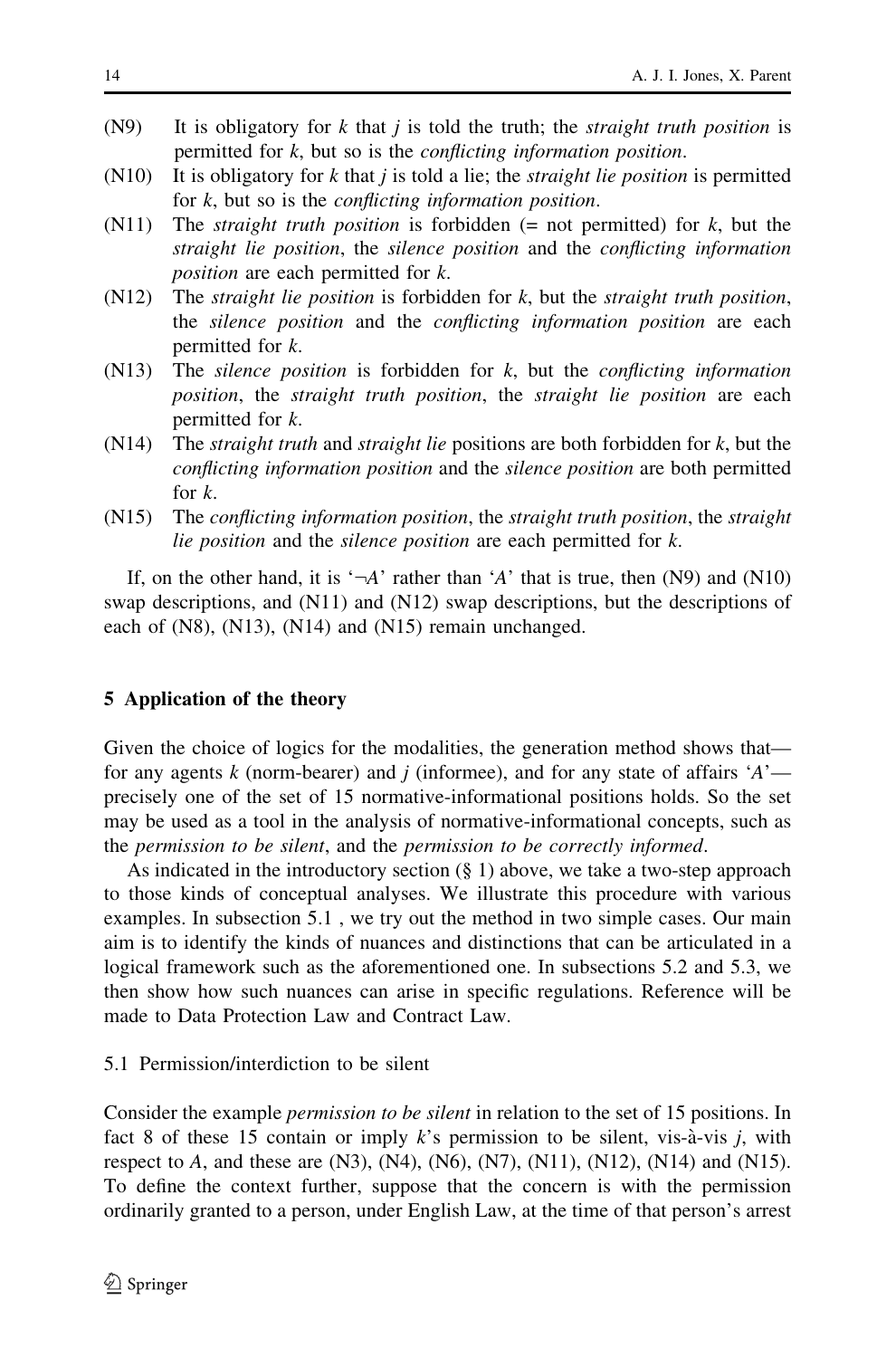for an alleged criminal offence.<sup>5</sup> Which of the 8 cases would be the appropriate choice?

Well, it is reasonable to eliminate  $(N3)$  immediately, since k, the person arrested, is not under an *obligation* (as far as  $j$ , the arresting authority is concerned) to remain silent. There would seem to be good grounds for eliminating  $(N7)$ , too, since it forbids k to tell the truth, which again would not ordinarily be understood to be part of the arresting authority's intention. Similar considerations would eliminate (N11) and (N14). Then there remain the 4 positions: (N4), (N6),  $(N12)$  and  $(N15)$ . Is the agent k forbidden, i.e., not permitted, to give conflicting information (as far as  $j$  is concerned), at the time of arrest (when he/she is *not*, one supposes, under oath)? If not, then (N4) gets eliminated, along with (N6). The final choice, between  $(N12)$  and  $(N15)$ , depends on whether or not the *straight lie* position is permitted for k.

As a second illustration, consider the situation of a future British government, led by P.M. Bliar, which is not permitted to be silent on the burning issue of the use, by the government, of weapons of mass deception. What might here be the normativeinformational position of the government  $(k)$ , vis-à-vis the citizen  $(j)$ , as P.M. Bliar sees it? Clearly, the 8 positions considered above in discussion of the previous example, each of which contains or implies that the silence position is permitted, are ruled out. The positions  $(N1)$ ,  $(N2)$ ,  $(N5)$ ,  $(N8)$ ,  $(N9)$ ,  $(N10)$  and  $(N13)$  remain. Given Bliar's aversion to *straight truth*, and the lack of subtlety of the *straight lie*,  $(N1)$  and  $(N2)$  are eliminated. The transmission of *conflicting information*, being a valuable strategy for the spin doctors, is hardly going to be forbidden by Bliar and his magic circle, so (N5) goes out; but then perhaps they don't want to tie themselves to the use of conflicting information, so (N8) is eliminated. Furthermore, supposing that they don't want to be *required* to let the truth out, or *required* to lie,  $(N9)$  and  $(N10)$  go too. So  $(N13)$  remains as the *Bliar position*: 'say what you like about 'A', so long as you say something'! $6$ 

# 5.2 Data Protection Law

In Europe, data protection is subject to a rather strict legislation both on the European and national level. In this respect, reference can be made to the EC Directive on Data Protection (hereinafter EC Directive<sup>7</sup>). We choose article 7 of the EC Directive as a running example, because the implementation of this article plays a central role in data protection laws in Europe. This article says:

 $5$  The person arrested is ordinarily told that he/she has the *right* to remain silent, but that anything he/she says may be taken down and used in evidence against him/her. The *right* to remain silent implies (but is not implied by) the *permission* to remain silent, but the *relational* aspect, characteristic of the Hohfeldian interpretation of rights (rather than mere permissions), will be ignored for present purposes. It will most definitely figure in future work, however. As we indicated in the Introduction, the theory developed here is, we believe, capable of providing a platform for the development of a formal account of information rights.

<sup>6</sup> This example, despite being facetious, does nevertheless serve to illustrate the way in which a map of the class of possible positions might play a role in choosing (for good or ill) an 'appropriate' strategy or policy. Prolegomena to the theory of spin .........?

<sup>&</sup>lt;sup>7</sup> Directive 95/46/EC, Official Journal L281, 23/11/1995 pp. 31-50.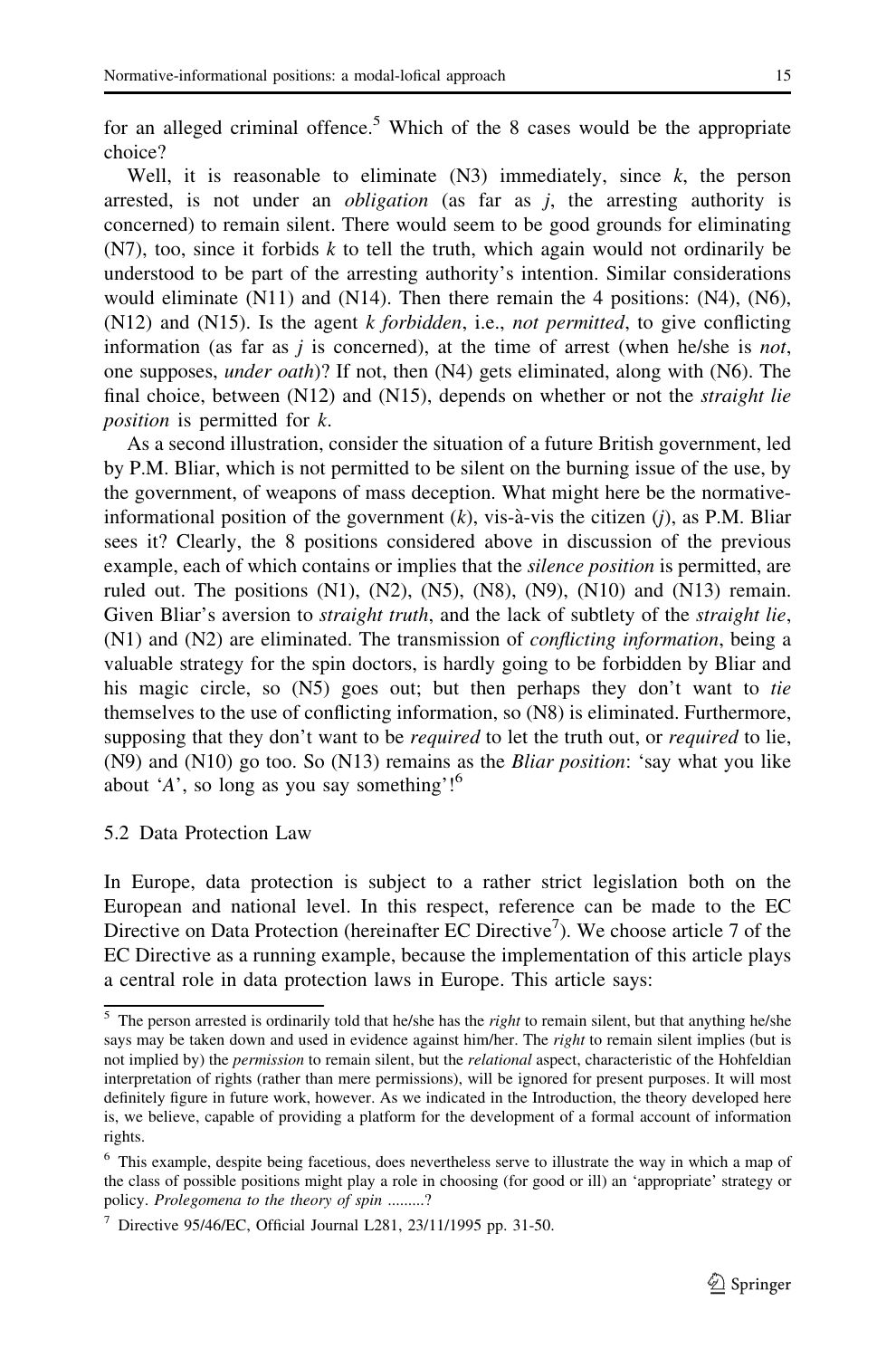''Member states shall provide that personal data may be processed only if:

- the data subject<sup>8</sup> has unambiguously given his consent; or
- processing is necessary for the performance of a contract to which the subject is party or in order to take step at the request of the data subject prior to entering into a contract; or
- processing is necessary for compliance with a legal obligation to which the controller $9$  is subject; or
- processing is necessary in order to protect the vital interests of the data subject; or
- processing is necessary for the performance of a task carried out in the public interest or in the exercise of official authority vested in the controller or in a third party to whom the data are disclosed, except where such interests are overridden by the interests for fundamental rights and freedoms of the data subject which require protection under Article 1 (1).''

We start by simplifying the example in two ways. First, we substitute ''disclosed'' for ''processed''. The processing of personal data is an umbrella category, which includes (but is not limited to) the disclosure of personal data. Second, we put aside the phrase ''Member states shall provide that''. This is a trivial alteration, since these words only mean that the Directive has to be implemented into national law by the member states.

The question is: how should the rest of Article 7 be analysed? The answer is complex; we will give it in layers.

First of all, it is worth mentioning that, from a legal perspective, the obligation not to disclose any personal data is in fact the general case. The argument is as follows. The right to freedom of expression, which is firmly embedded in, e.g., the European Convention on Human Rights and Fundamental Freedoms of 1950, seems prima facie to imply the right to disclose any personal data. But the right to privacy, which is also recognized as fundamental in the 1950 Convention, takes precedence over the right to freedom of expression. In that respect the interdiction to disclose any personal data holds as a general rule. The role of Article 7 is to list a number of exceptions to this rule: the data subject has given his consent, etc. In this respect, the fact that Article 7 takes the form of a conditional statement is important. Formalizing the truth-functional (or propositional) structure of its consequent is a straightforward matter; we omit the details here. We just stress that the locution 'only if' must be represented as a default-conditional  $\Rightarrow$  as usually defined in nonmonotonic logic. Indeed, Article 7 in turn allows for exceptions. The analysis of the atomic propositions appearing in the consequent (''the subject has given his consent'', ''the processing is necessary for the performance of a contract to which the subject is party'', etc.) goes beyond the resources of the present framework. For

<sup>&</sup>lt;sup>8</sup> In data protection law, the data subject is the natural person (individual) to whom the personal data refers.

<sup>&</sup>lt;sup>9</sup> In the EC Directive, the data controller is defined as anybody who determines the purposes and means of the processing of personal data. Data controllers are responsible for the lawful processing and may be held liable. The data processor acts on behalf of the data controller.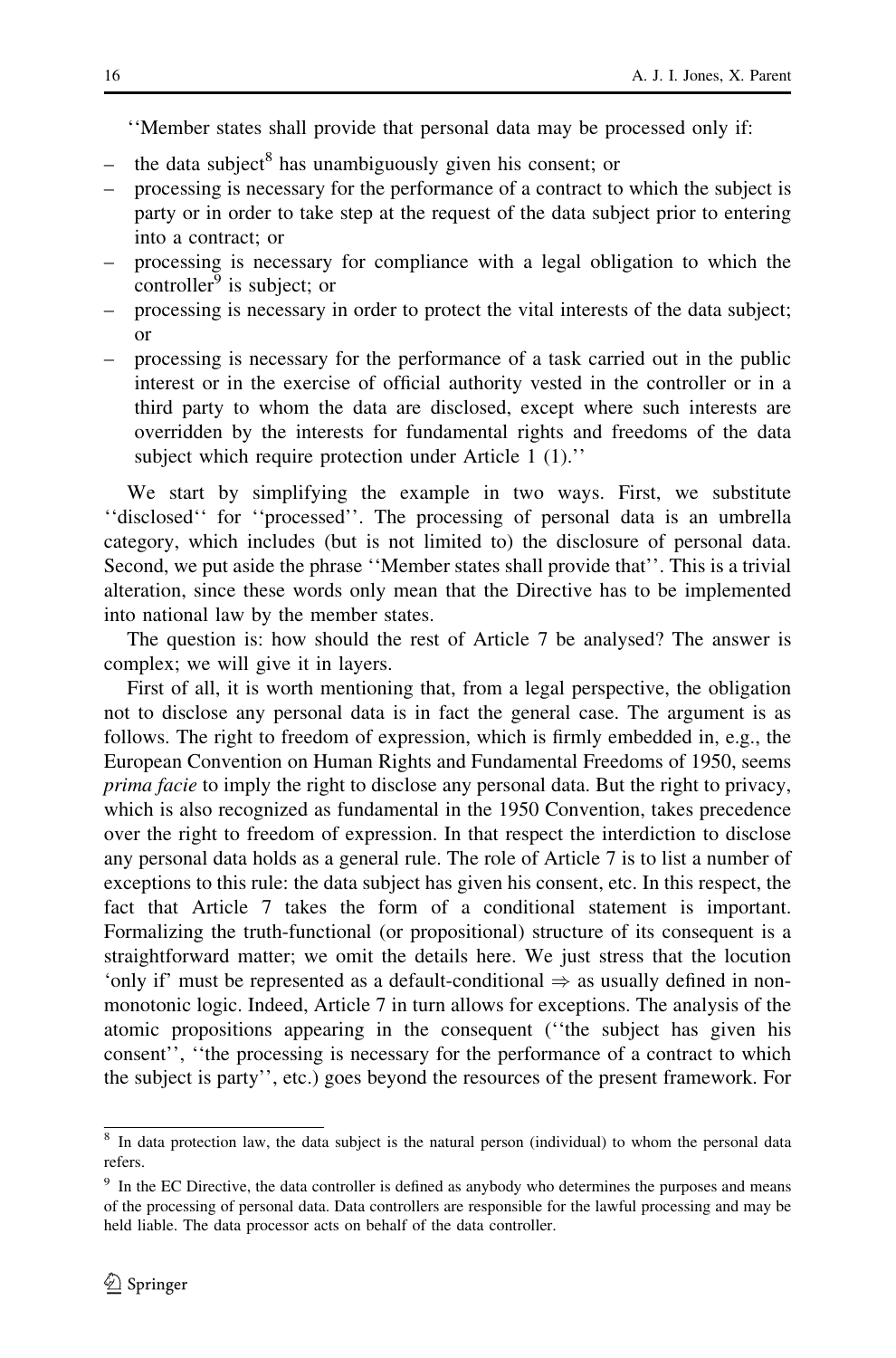the purpose of the present discussion, these atomic propositions will be denoted by schematic letters  $p$ ,  $q$ ,  $r$ , etc, as is usually done in elementary logic.

It might be instructive to focus first on the obligation not to disclose any personal data. For clarity's sake, consider the situation where the data are collected and stored on a computer. Let f be a one-place predicate;  $f(l)$  is read "the file or the record of agent l is such-and-such''. For immediate purposes, let A abbreviate  $f(l)$ . At first sight, the obligation for  $k$  not to disclose  $l$ 's record to agent  $j$  can be formalized as follows:

$$
O_k(\neg I_j A \land \neg I_j \neg A) \tag{1}
$$

where  $(\neg I_i A \land \neg I_i \neg A)$  is an instance of what has been termed the silence position. In fact, (1) corresponds to (N3).<sup>10</sup> The permission for k to inform *j* (reliably) that A can, then, be rendered as:

$$
P_k(I_jA \wedge \neg I_j \neg A) \tag{2}
$$

(2) is obtained by replacing, in (1), ' $O_k$ ' with ' $P_k$ ' and the *silence position* with the straight truth position.

Now, we go one step further and investigate if, and to which extent, some other parts of the EC Directive should affect our initial understanding of (the antecedent in) Article 7. As just observed, there are circumstances in which the data controller is allowed to disclose personal data. Then we may ask whether there are any rules about the quality of the data that can be disclosed. According to EC Directive, Article 6 (1) lit. d, personal data must be accurate. The term accuracy is not defined in the Directive, but ''inaccurate'' is defined in some national legislations as ''incorrect or misleading as to any matter of fact''. The question may arise how this rule can be formalized. When we speak about the accuracy of data, it is important whether or not the content of the communicated information is true. Suppose it is A rather than  $\neg A$  that, according to the evidence available to the data controller, is true. The obligation to use accurate data when disclosing personal data can be rendered as follows:

$$
O_k(I_jA \wedge \neg I_j \neg A)
$$

This clarified, we can return to the consequent in Article 7. We have identified (2) as the appropriate normative-informational position if the disclosure of personal information is allowed according to Article 7 of the EC Directive. But a central conjecture in the theory we are trying out here is that this might not be the only, not perhaps even an adequate, representation of what Art. 7 in combination with Art. 6 mean. (2) covers many cases. By this, we mean that, among the 15 distinct situations that are logically possible, 8 of them imply the truth of  $(2)$ . These are:  $(N1)$ ,  $(N4)$ , (N5), (N6), (N9), (N12), (N13) and (N15). So, we may ask, which of these 8 properly represents "it is permitted for  $k$  to inform  $j$  about  $A$ "? In most cases, conflicting information would not fulfil the requirement of accuracy alluded to

 $\overline{10}$  As explained below, there are cases where such a rendering is too strong. This need not concern us here.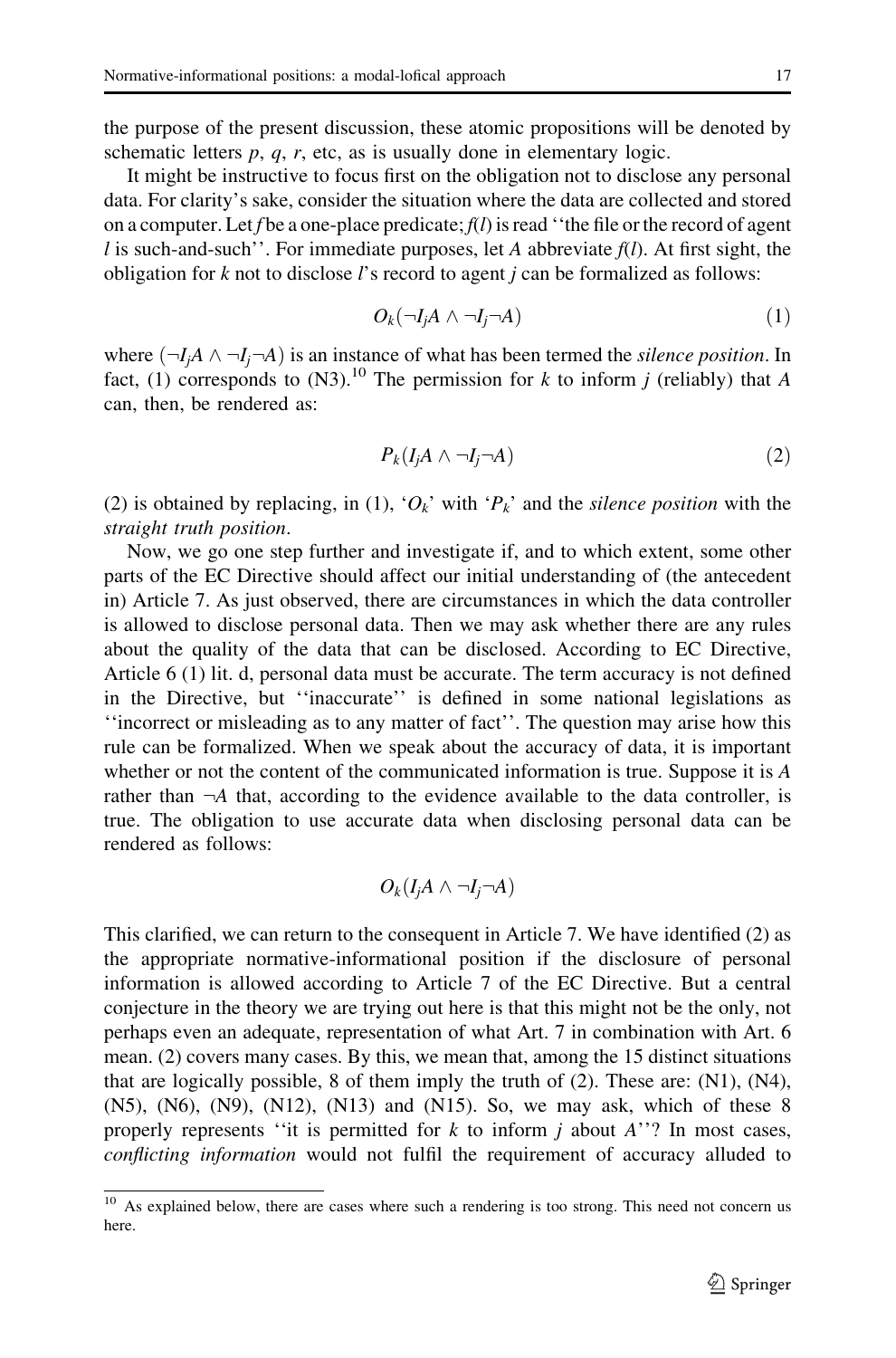above.<sup>11</sup> Therefore, we suggest eliminating the last four conjunctions,  $(N9)$ ,  $(N12)$ , (N13) and (N15), which each implies that the conflicting information position (vis- $\hat{a}$ -vis j) is permitted for k. For the same reason, we suggest eliminating (N4) and  $(N5)$ , each of which implies that the *straight lie position* is permitted for k. Then there remain the two positions (N1) and (N6). The peculiar thing about (N1) is that it places agent k under an obligation to inform  $i$  about A. Such an obligation makes sense if agent *j* is the data subject, and has requested to be informed about  $A<sup>12</sup>$ However, with respect to the communication of personal data to other persons, there is no such obligation. Therefore, (N6) is the appropriate choice in most cases.

5.3 Good faith and fair dealing in contract

The context of contract formation provides another good illustration. In civil law systems, there is a general rule requiring the parties to negotiate in good faith. And, as a result, one finds duties of information or disclosure imposed on the negotiating parties. Which of (N1)–(N15) captures the appropriate logical form? The answer is clearly (N1). The only other conjunct containing the obligation for party  $k$  to tell the truth is (N9). This conjunct is ruled out, since it also contains the permission to give conflicting information. Such a permission is bizarre in the present context.

As has been emphasized by (Weitzenbock [2004\)](#page-16-0), in common law the situation appears to be different. The main rule is *caveat emptor* ('let the buyer beware') and, as a result, there is no such duty of disclosure at the precontractual stage. It is worth quoting from (Weitzenbock [2004](#page-16-0), sect. 2.3.1.2, page 95):

''While parties to a contract should not mislead each other as to the subject matter of the contract, whether innocently or fraudulently, they should not in general have to act so as to protect the other's interests, but may act in their own interest.''

Therefore,

''while a party who positively misleads the other party (even if innocently) will in principle be faced with rescission of the contract, a person who says nothing will be secured.''

Which of  $(N1)$ – $(N15)$  is, then, the appropriate choice? Party k is surely permitted to remain silent. But, as mentioned, 8 positions contain or imply  $k$ 's permission to be silent, vis-à-vis party j, with respect to A. These are  $(N3)$ ,  $(N4)$ ,  $(N6)$ ,  $(N7)$ ,  $(N11)$ ,  $(N12)$ ,  $(N14)$  and  $(N15)$ . Is the agent k *permitted* to give conflicting information? If not—as seems to be the case—then (N11), (N12) and (N15) get eliminated. Then there remain the five positions:  $(N3)$ ,  $(N4)$ ,  $(N6)$ ,  $(N7)$  and  $(N14)$ . Well, it is reasonable to eliminate  $(N3)$ , since k is certainly not under an *obligation* to remain silent. It is also reasonable to eliminate  $(N7)$  and  $(N14)$ , which both forbid k to tell

<sup>&</sup>lt;sup>11</sup> However, it is possible to think of situations where conflicting information might be the most accurate information available: If the data controller has collected information from different parties who do not agree about factual information and the data controller has no possibility of verifying the information, then it may be appropriate to communicate the conflicting information.

 $12$  Agent *j* might, for instance, wish to verify that the data concerning him are up-to-date.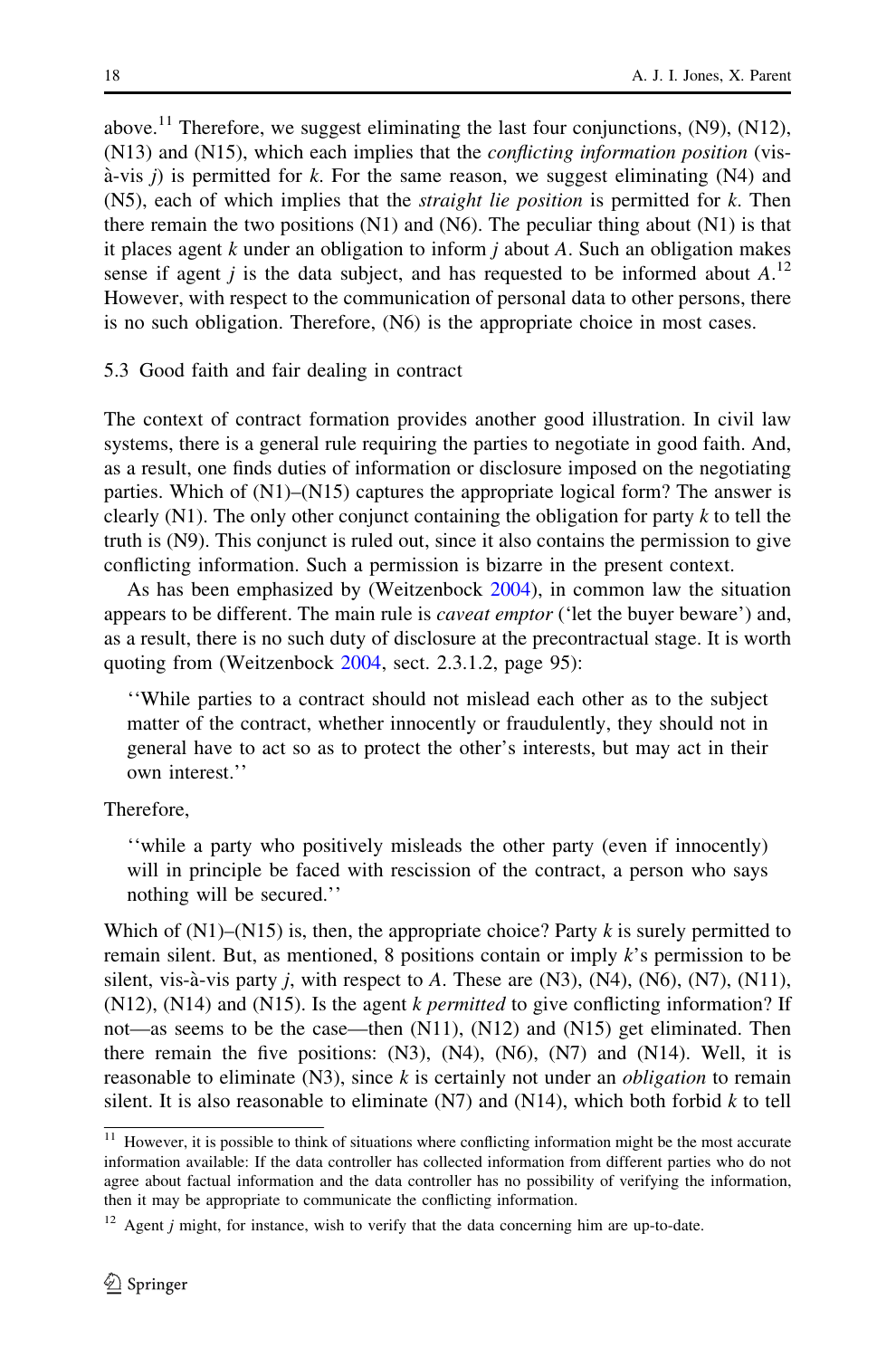the truth. The final choice between (N4) and (N6) depends on whether or not the straight lie position is permitted for k. Given that parties to a contract should not mislead each other, (N4) goes too. So (N6) remains as the *common law position*: 'if you say something, tell the truth, or shut up!'

# 6 Further refinements

We now indicate how to increase the expressiveness of the framework so as to capture further aspects of relevance for the present analysis. We present below some structures that are relatively more complicated, and show how to analyse them within the existing framework, or extensions thereof.

## 6.1 Informational positions of second-degree

One interesting feature of the logic is that it allows us to iterate information acquisition operators. The logical machinery allows such an embedding, at least as a formal possibility, and the EC directive on data protection law alluded to above provides examples of such iterations. In particular, Article 11 requires anyone processing personal information to notify the data subject that they are doing so. So, consider the obligation for  $k$  to notify l that his personal data have been disclosed to a third-party j. The informational position within the scope of the deontic operator has the following more complex form:

$$
I_l(I_jA \wedge \neg I_j \neg A) \wedge \neg I_l \neg (I_jA \wedge \neg I_j \neg A)
$$
 (I1')

This sentence is similar in pattern to the *straight truth position* (I1) with which we have been working so far. The former can be obtained by replacing, in the latter, j with l and A with  $I_iA \wedge \neg I_i\neg A$ . Using a self-explanatory terminology, this more complex form of informational position can be said to be an informational position of second-degree. The methodological procedures outlined above are meant for the first-degree (or flat) case, but it should be possible to carry them over to the seconddegree case. Then one would be able to compare the pattern exhibited by the informational positions of the second-degree with those exhibited by the informational positions of the flat type. This is a topic for further investigation.

#### 6.2 Agency

Perhaps the best way to illustrate the need for the introduction of an agency operator is by turning again to Article 7 of the EC Directive. As we have seen, this article tells us when the (general) interdiction to disclose personal data is no longer in force. The question arose how the latter prohibition should be formalized. The following rendering was proposed:

$$
O_k(\neg I_j A \land \neg I_j \neg A) \tag{3}
$$

Such a rendering is adequate in many contexts. But there are cases where the proposed translation is too strong. In fact, the meaning of the legal rule is:  $k$  is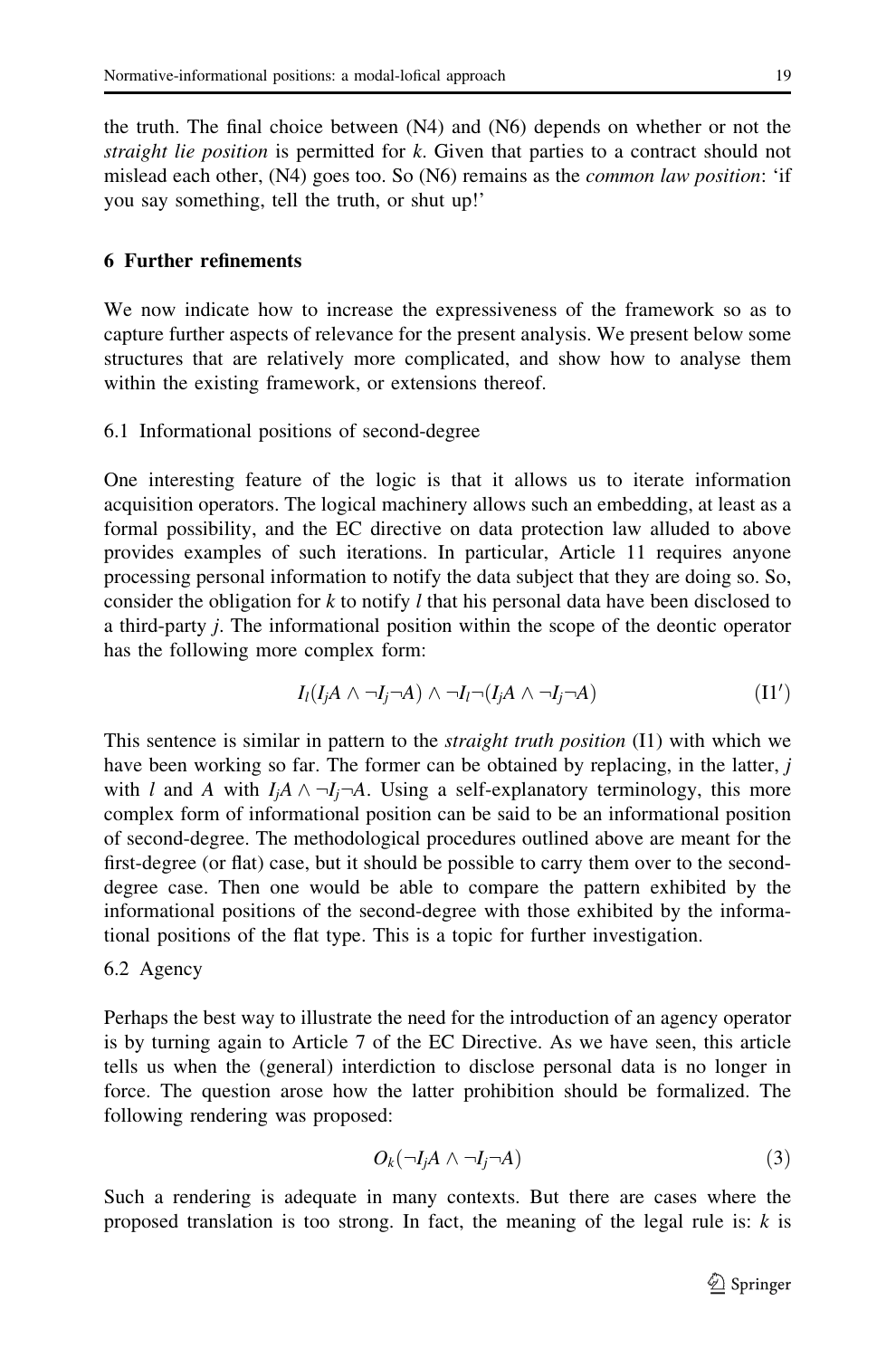obliged not to communicate the information himself (or through others), but he is not obliged to prevent *j* from obtaining the information elsewhere. The sentence  $(3)$ suggests the opposite, and gives us to understand that  $k$  must secure the result that the *silence position* is maintained, no matter what  $j$ 's source of information is. This nuance can be made explicit in the symbolism, by introducing some agency operator  $E<sub>k</sub>$  to be read as 'agent k brings it about that'. Thus, the following formalization is too strong:

$$
O_k E_k(\neg I_j A \wedge \neg I_j \neg A) \tag{4}
$$

Intuitively, formula  $(4)$  captures formally the fact that k must secure the result that the silence position is maintained, regardless of  $j$ 's source of information. As we have just seen, this does not match the meaning of the legal rule. It just says that  $k$  is obliged not to communicate the information himself. Therefore, (4) is ''too strong'', in the following sense: It implies that  $k$  does not fulfil his obligation, even if  $j$  gets the information elsewhere (e.g. from another agent  $m$ ). From a legal point of view, this is obviously wrong.

One alternative, weaker rendering is: $13$ 

$$
O_k \neg E_k \neg (\neg I_j A \land \neg I_j \neg A) \tag{5}
$$

The significance of (5) is best viewed in a ''possible worlds'' semantics. The sentence within the scope of the obligation operator, then, says that  $k$ 's own actions are always compatible with the truth of  $\neg I_i \land \neg I_j \neg A$ . Note that the following sentences are each equivalent to  $(5)$ :

$$
O_k \neg E_k(I_j A \lor I_j \neg A)
$$

$$
\neg P_k E_k(I_j A \lor I_j \neg A)
$$

$$
\neg P_k E_k \neg (\neg I_j A \land \neg I_j \neg A)
$$

#### 6.3 Conditionals

Norms are conditional by their very nature. Deontic conditionals raise complex philosophical and technical issues, which any theory of norms (of any kind) must address. As initially conceived, the theory of normative-informational positions puts aside such issues, since as such they are not essential to the analysis of the procedures used for determining the logical space of normative positions. Formally adequate treatments of conditionals are nevertheless available in the literature. They all treat  $A \Rightarrow B$  to mean, more or less, something like  $\Box_A B$ , where  $\Box_A$  is a necessity operator dependant on A and  $\Box_A B$  means that B is  $(A-)$ necessarily true. The authors may differ on what properties to give to  $\Box_A$  but basically they agree (though this is only implicit in their work) on the form  $A \Rightarrow B = \Box_A B$ . There is therefore good reason to believe that the method presented in this paper can be used to construct the

<sup>&</sup>lt;sup>13</sup> Another rendering would be  $O_k E_k \neg E_k \neg (\neg I_j A \wedge \neg I_j \neg A)$ .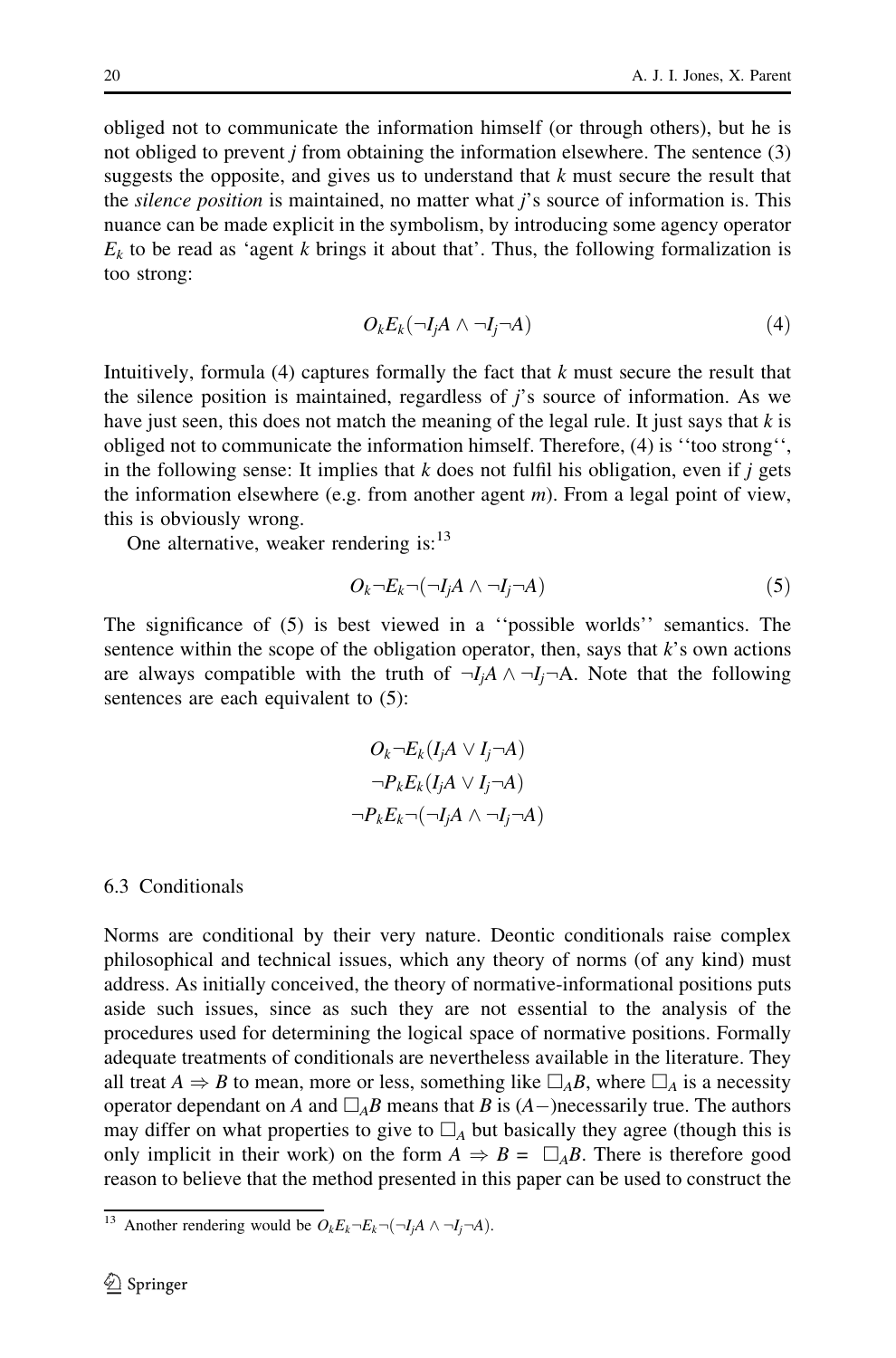logical space of *conditional normative-informational positions* for, e.g., a given antecedent.

## 6.4 Capabilities and rights

It might also be argued that our stock of action-logical tools needs to be expanded to give place to a notion of ''practical possibility''. This point can be illustrated by turning back to Article 11 of the EC Directive on Data Protection. The analysis of the obligation to notify, which we have just outlined, might well need further refinement. In particular, it is natural to ask if such a duty implies the following norm: it is obligatory for the data controller that (by putting in place some appropriate mechanisms) he makes it possible for the data subject to have access to the information given in the notification. Indeed, permitting the data subject to have access to the information in question seems to be one thing, making it possible for him to realize this permission seems to be another thing. This point has been emphasized by Kanger, when discussing what he calls the "realization" of rights,<sup>14</sup> and by Sen who suggests thinking of rights in terms of capabilities.<sup>15</sup> Does such a nuance effectively arise in the EC Directive? For present purposes, suffice it to observe that the above distinction can be made explicit in the symbolism, if we allow ourselves the use of an operator 'Can' (for "it is practically possible that").<sup>16</sup> The following rendering suggests itself:

$$
O_k \text{ Can } (I_l(I_jA \land \neg I_j \neg A) \land \neg I_l \neg (I_jA \land \neg I_j \neg A))
$$

This would be the simplest way to express the idea that k should make it possible for l to have access to the information given in the notification.

## 7 Conclusion

Two points, in conclusion: First, Marek Sergot has pointed out (personal communication) that there is also another point of departure for the generation of normative-informational positions, taking not the 4 positions  $(11)$ – $(14)$  as the base, but rather the 8 positions obtained by conjoining each of those positions with 'A' or  $\Delta$ <sup>2</sup>. This is clearly an option worthy of further investigation, although the inclusion of ' $A$ '/' $\neg A$ ' within the scope of the deontic operator, in generating the normative-informational positions from this base, will perhaps not always produce interesting results, since the question of whether or not ' $A'$ '  $\neg A'$ ' is itself obligatory may be quite irrelevant. By contrast, the approach taken above first generated the normative-informational positions, and afterwards considered the truth/falsity of  $'A$ .

<sup>&</sup>lt;sup>14</sup> Cf. (Kanger [1985](#page-16-0)).

 $15$  Cf. (Sen [1982\)](#page-16-0).

<sup>&</sup>lt;sup>16</sup> The logic of the 'can' operator is discussed in, e.g., (Elgesem [1997](#page-15-0)).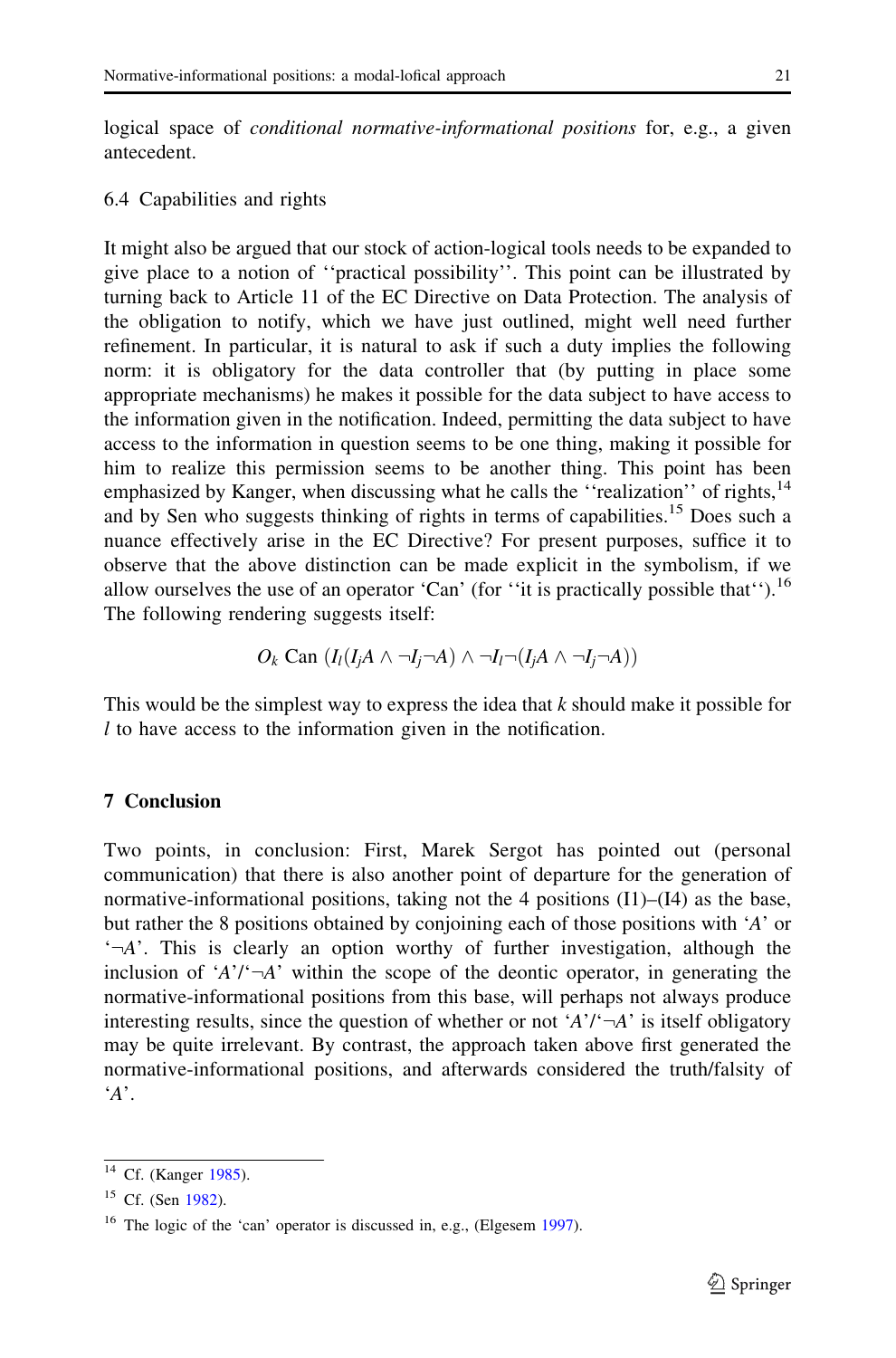<span id="page-15-0"></span>Secondly, thus far we have confined ourselves to applying the formal framework to the legal domain. It goes without saying that discussions of the application of this formal framework would greatly benefit by taking a range of concrete examples from other domains, where the point of the rules is to define a policy to govern the transmission of information. The merits and shortcomings of the present formal framework could then be given a more thorough assessment, by measuring the extent to which it exposes, or not, the details and nuances exhibited by those rules. In particular, it would be interesting to investigate if, and to which extent, the formal framework outlined in this paper provides new insights into such area as Knowledge Management, where a central concern is to facilitate *information flow* within an organisation. For instance, (Brena et al. 2006) argue that so-called logics for defeasible argumentation (for an overview, see (Prakken and Vreeswijk [2002\)](#page-16-0)) can fruitfully be applied to the analysis of multi-agent systems for knowledge management. It is claimed that decisions about disseminating relevant pieces of information in distributed organisations should emerge through a process of argumentation. Information distribution policies can sometimes conflict with each other. Therefore, these are best expressed as defeasible conditionals. On this account, determining whether or not a given piece of information should be delivered to a specific user amounts to determining whether or not the latter obligation is supported by a warranted (i.e., ultimately undefeated) argument. A preliminary step is, of course, to identify the exact normative content of our information distribution policies. This is where the theory of normative-informational positions comes into the picture.

Acknowledgements This research was supported by the EU funded Working Group iTrust (IST-2001- 34910) and the EU funded 6th Framework Integrated Project TrustCoM (IST-2002-2.3.1.9). Grateful acknowledgement of the support of the EC is hereby given. We also thank the anonymous reviewers for their helpful comments.

# References

Brena R, Chesnevar C, Aguirre J (2006) Argumentation supported information distribution in a multiagent system for knowledge management. In: Parsons S, Maudet N, Moraitis P, Rahwan I (eds) Argumentation in multi-agent systems: Proceedings of the second international workshop (ArgMAS 2005) Lecture Notes in Artificial Intelligence, vol 4049. Springer, Berlin, pp 279–296

Chellas B (1980) Modal logic: an introduction. Cambridge University Press, Cambridge

Elgesem D (1997) The modal logic of agency. Nordic Journal of Philosophical Logic 2:1–46

Jones A (2004) On normative-informational positions. In: Lomuscio A, Nute D (eds) Deontic logic in computer science: Proceedings of the 7th international workshop (DEON 2004), Lecture Notes in Artificial Intelligence, vol 3065. Springer, Berlin, pp 182–190

Jones A, Parent X (2004) Conventional signalling acts and conversation. In: Dignum F (ed) Advances in agent communication, Lecture Notes in Artificial Intelligence, vol 2922. Springer-Verlag, Berlin Heidelberg New York, pp 1–17

Jones A, Parent X (2007) A convention-based approach to agent communication languages. Group Decis Negot 16: 101–141

Jones A, Sergot M (1992) Formal specification of security requirements using the theory of normative positions. In: Deswarte Y, Eizenberg G, Quisquater J-J (eds) Computer security - ESORICS 92 Lecture Notes in Computer Science, vol 648. Springer-Verlag, Berlin Heidelberg New York, pp 103–121

Kanger S (1972) Law and logic. Theoria 38:105–132